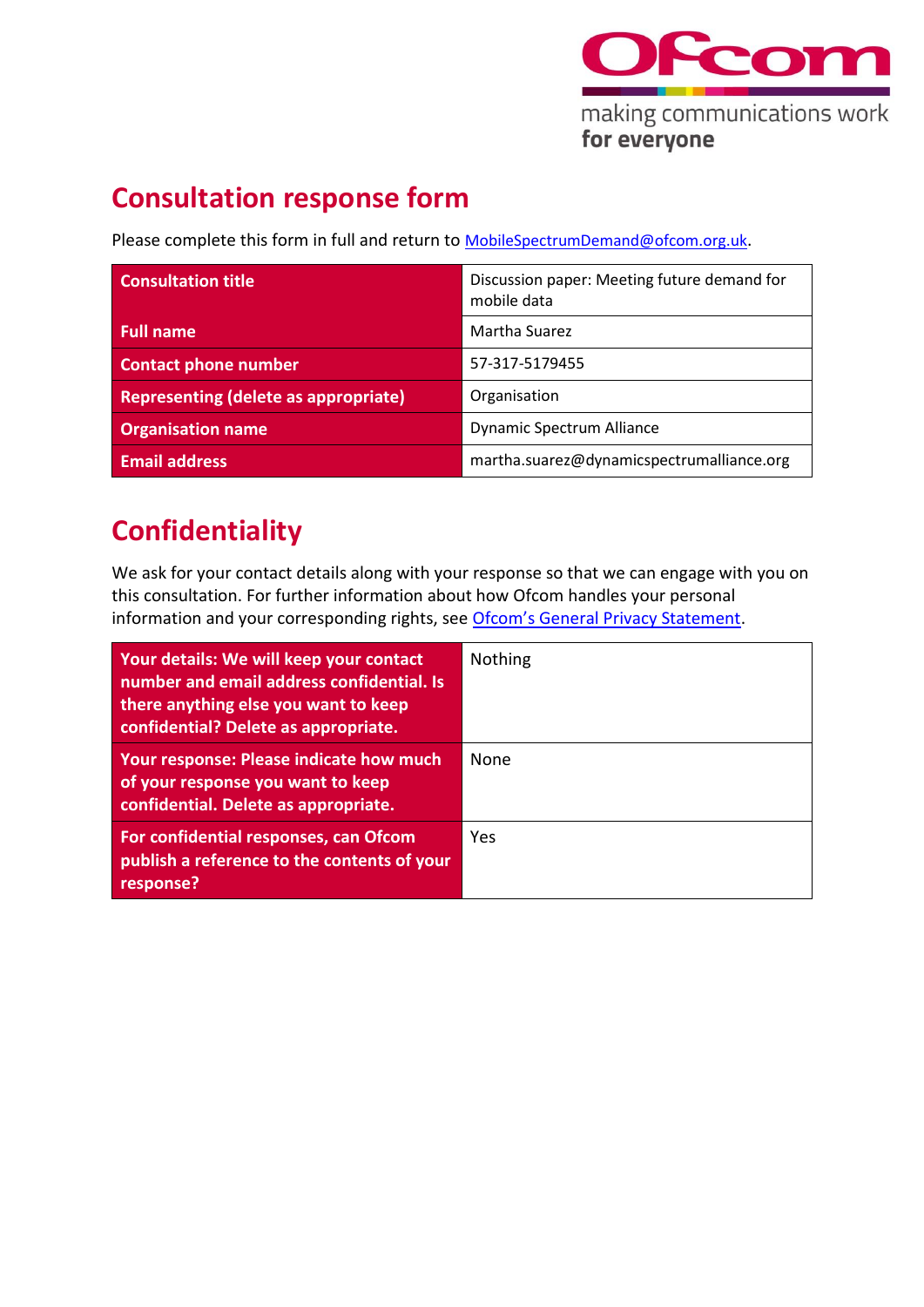## **Your response**

| <b>Question</b>                                                                     | Your response                                                                                                                                                                                                                                                                                                                                                                     |
|-------------------------------------------------------------------------------------|-----------------------------------------------------------------------------------------------------------------------------------------------------------------------------------------------------------------------------------------------------------------------------------------------------------------------------------------------------------------------------------|
| We invite interested parties to consider<br>the initial analysis we set out in this | Confidential? $- N$                                                                                                                                                                                                                                                                                                                                                               |
| document and to let us know their own<br>views.                                     | The Dynamic Spectrum Alliance (DSA) $1$<br>respectfully submits these comments in<br>response to Ofcom's discussion paper on<br>"Mobile networks and spectrum - Meeting<br>future demand for mobile data" (the<br>Discussion Paper).                                                                                                                                              |
|                                                                                     | DSA commends Ofcom for its efforts to<br>identify future demand for mobile services<br>and explore how mobile networks may<br>need to evolve to meet that demand,<br>particularly in light of technology<br>developments that can help spectrum to be<br>managed more effectively.                                                                                                |
|                                                                                     | DSA shares Ofcom's goals of ensuring<br>efficient assignment and use of scarce radio<br>frequencies while making spectrum<br>available for both existing and new wireless<br>services in order to facilitate competition,<br>enhance connectivity, and promote<br>investment.                                                                                                     |
|                                                                                     | DSA believes that providing additional<br>spectrum access options through use of<br>new spectrum management tools, such as<br>dynamic shared access systems, will help<br>meet future mobile data traffic demands,<br>benefit competition, create conditions for<br>innovation, and spur more rapid<br>deployments of wireless networks and<br>services. We agree with Ofcom that |

<sup>&</sup>lt;sup>1</sup> The DSA is a global, cross-industry, not for profit organization advocating for laws, regulations, and economic best practices that will lead to more efficient utilization of spectrum, fostering innovation and affordable connectivity for all. Our membership spans multinationals, small-and medium-sized enterprises, as well as academic, research and other organizations from around the world all working to create innovative solutions that will benefit consumers and businesses alike by making spectrum abundant through dynamic spectrum sharing. A full list of DSA members is available on the DSA's website at [www.dynamicspectrumalliance.org/members](http://www.dynamicspectrumalliance.org/members)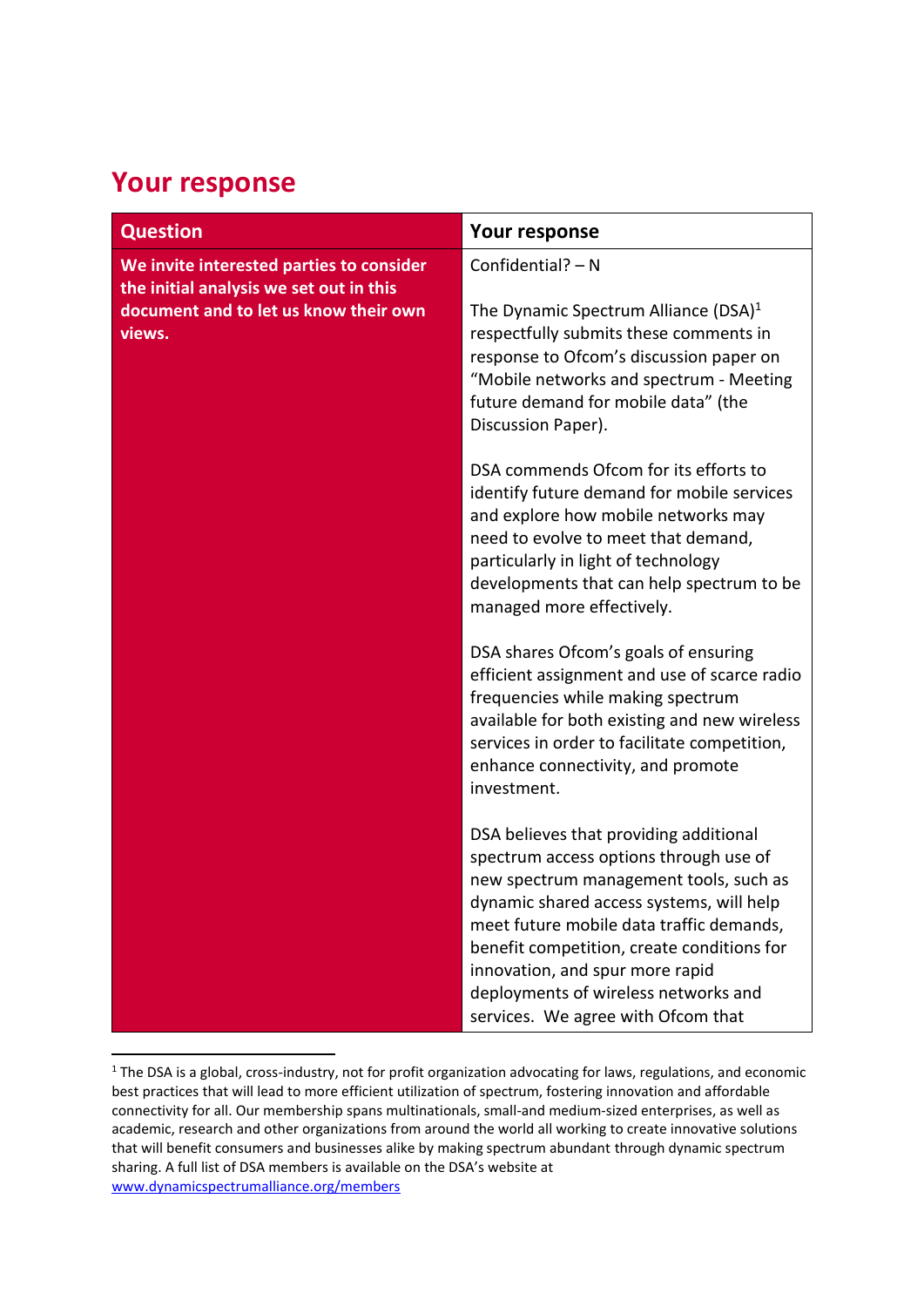clearing frequency bands of current users is a lengthy, time-consuming process that involves assessing costs, benefits and risks, along with an evaluation of the ongoing value to the UK of existing uses of the frequencies relative to the potential value of alternative uses.

As an alternative to clearing, DSA encourages Ofcom and other telecommunications regulators to consider spectrum sharing approaches that allow multiple technologies, services, and deployment types to share and maximize efficient use of frequencies. In addition to considering lower power or localized use cases to enable sharing, we recommend that regulators leverage dynamic shared access systems to maximize operational flexibility for new services as well as maximizing spectrum efficiency.

DSA further recommends that telecommunications regulators worldwide fully consider licenced, licence-exempt, and lightly licenced options when allocating spectrum to wireless broadband services. Licenced and licence-exempt spectrum bands will both play important and complementary roles in the delivery of advanced wireless services, including mobile data.

DSA notes that in Ofcom's Connected Nations 2021 Report, released in December 2021, fixed broadband data growth was reported to be 40% over the 2019-2021 period, growing from 319 GB per connection per month to 453 GB per connection per month. Virtually all of that traffic is carried on Wi-Fi networks attached to the broadband facility.

When defining its strategy for meeting mobile data demand, DSA advises Ofcom to consider the important role licence-exempt technologies, specifically Wi-Fi, play in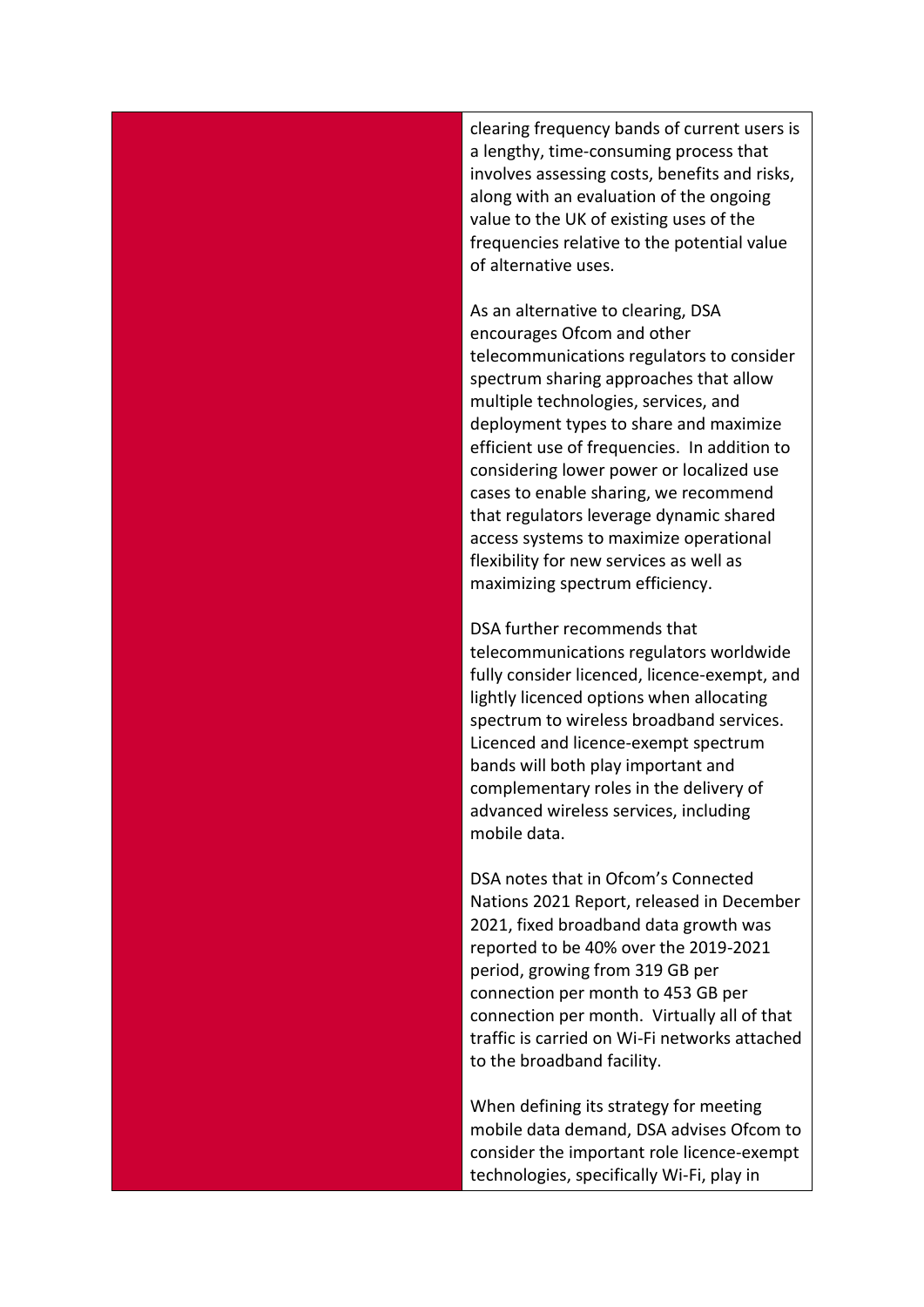providing connectivity for mobile devices. Most of the traffic to and from mobile devices is transferred over Wi -Fi, rather than over the cellular network. Indeed, as noted in paragraph 3.24 of the Discussion Pape r, "In fact, most of the time, mobile devices are connected to Wi -Fi, which in large part reflects the availability of Wi -Fi at indoor locations such as home, work, and school."

The Discussion Paper further notes that , up through the present , the growth in demand for mobile services has largely been met through several means, including by the offloading of mobile data traffic onto fixed networks via Wi-Fi.<sup>2</sup> Yet, what the Discussion Paper does not include is the potential of Wi -Fi offload in the lower 6 GHz band, with certain rules changes, as a potential mechanism for meeting the growing demand for mobile data. More broadly, the Discussion Paper might have considered the how making the entire 1200 MHz of the 6 GHz band available for license -exempt use would presumably increase mobile data offload and better meet the demand for mobile data traffic, particularly in dense urban sites.

The fact is, without sufficient spectrum for Wi -Fi, under the appropriate regulatory framework, mobile network deployments will have to become much denser to cope with the ever -increasing amounts of traffic, resulting in significantly increased capital and operational expenditures for MNOs.

While making a sufficient amount of spectrum available for mobile use is important, the characteristics and requirements of local connectivity must be considered. Studies showed that people in developed countries spend more than 90% of their time indoors. In line with that,

<sup>2</sup> Paragraph 2.12.